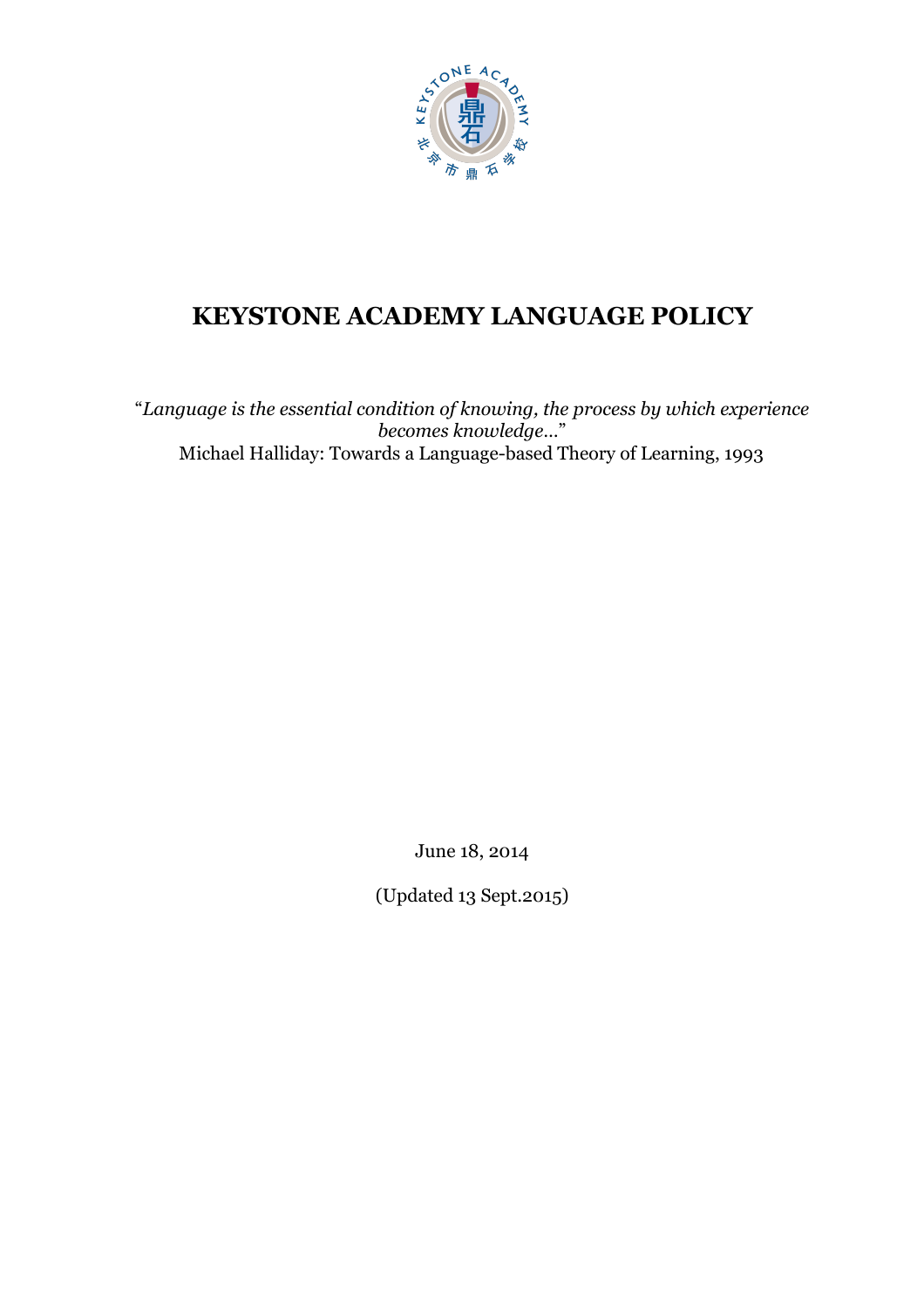### **Keystone Academy Mission Statement**

Keystone Academy is a new model of education in China. It blends distinctive traditions in Eastern, Western, and International education, creating a new world school that is academically outstanding. At Keystone, we embrace a world that is dynamic and ever-changing. We learn from and we learn for this enterprising, global community.

Our keystones are:

- Bilingual immersion in Chinese and English;
- Building character and community in a residential setting;
- Promoting Chinese culture and identity in a world context.

Our students are hungry for opportunity, bold in their thinking, and creative in their instincts. They are encouraged to become expansive in their dreaming, determined in their actions, collaborative in their teamwork, and humble in their achievement. They learn to be stewards of the environment and to be at ease with otherness.

Our teachers are passionate about learning, rigorous in their standards, and inspirational in their methods. They are respectful listeners, attentive caregivers, interrogative thinkers, compassionate mentors, and world-minded citizens.

Our graduates will possess the intellectual, cultural, and ecological fluency to navigate gracefully in any university, any city, and any profession of their choosing. They will know how to apply their emotional intelligence, character, and zest for learning to help develop and improve the communities in which they live.

Our ambition is to share successes generously and to learn from failures bravely, to open our doors to many, and to engage fully with the world of education, and the world at large, beyond our gates.

# **Introduction**

Keystone Academy offers a Chinese and English language immersion program. We aim to graduate students who are academically proficient in both Chinese and English. As such, they will speak, read and write in both languages at a level comparable to peers in single-language programs, and, as our mission statement affirms, develop the cross cultural competence necessary to navigate fluently in China and around the world.

The commitment to bilingual immersion asserted in the mission statement demonstrates the belief at Keystone that the ability to communicate in more than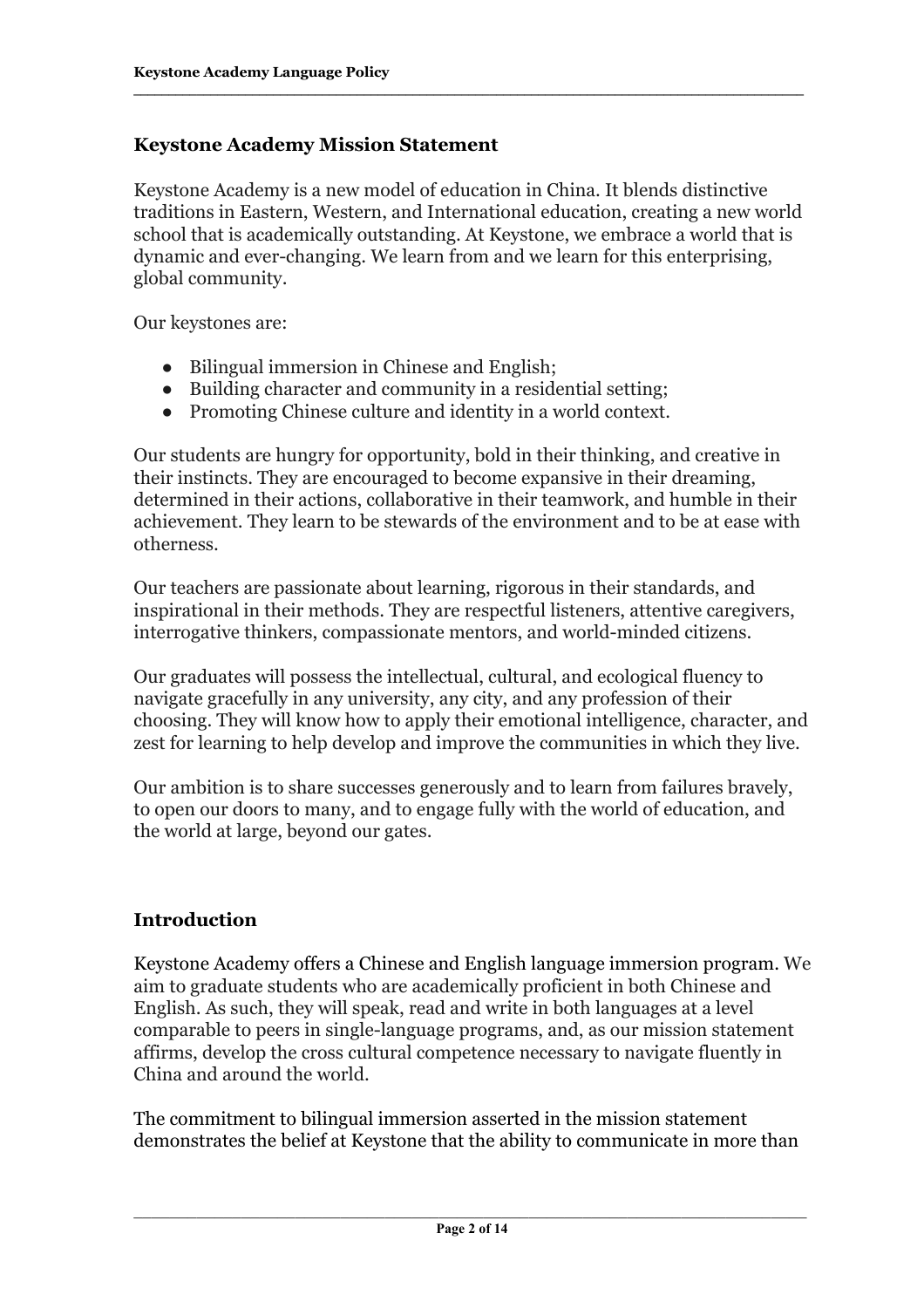one language, in a variety of contexts and using varied modes of expression, is a necessity for global citizens.

The purpose of this document is to inform teaching and learning in the classroom, to guide curriculum and to engage families in our goal to educate children in an internationally-minded environment. This document outlines the vision for language instruction at Keystone Academy and demonstrates how Keystone supports students' acquisition of Chinese and English. Similar support will be provided for other languages offered in the future.

# **Philosophy**

At Keystone, we believe dual language acquisition is fundamental to the school's vision. Our program is designed to allow our students to achieve an advanced level of fluency and grade-level academic proficiency in Chinese and English, as well as an understanding and appreciation for cultures in which Chinese and English are spoken.

Language is a tool for making and communicating meaning, and for making sense of the world around us. Learning, thinking and communicating in a language requires learning about culture and actively engaging with others in that language. The most supportive learning environment is one in which learning language, social interaction and cultural understanding operate together in an authentic and relevant context.

We believe in the idea of inclusivity in culture and language, including the importance of providing mother tongue support and multicultural validation across the curriculum. As a dual-language immersion school, we promote cross-cultural and multilingual integration in our approach to language teaching and learning.

Because language connects to all areas of our community and our curriculum, all Keystone teachers are considered teachers of language and are responsible for language learning. As such all teachers are required to consider the potential role of language in cultivating intercultural awareness and international-mindedness, and subscribe to supporting a pedagogical approach to language learning which is:

- open and inclusive
- affirms each learner's identity and autonomy
- promotes critical thinking.

*(IB Lang and Learning 4)*

To this end, all teachers are trained in language acquisition strategies and best practices of dual language immersion education, including:

• developing programs that promote the teaching and learning of language skills, including reading, writing, speaking and listening, to native and near native levels of both Chinese and English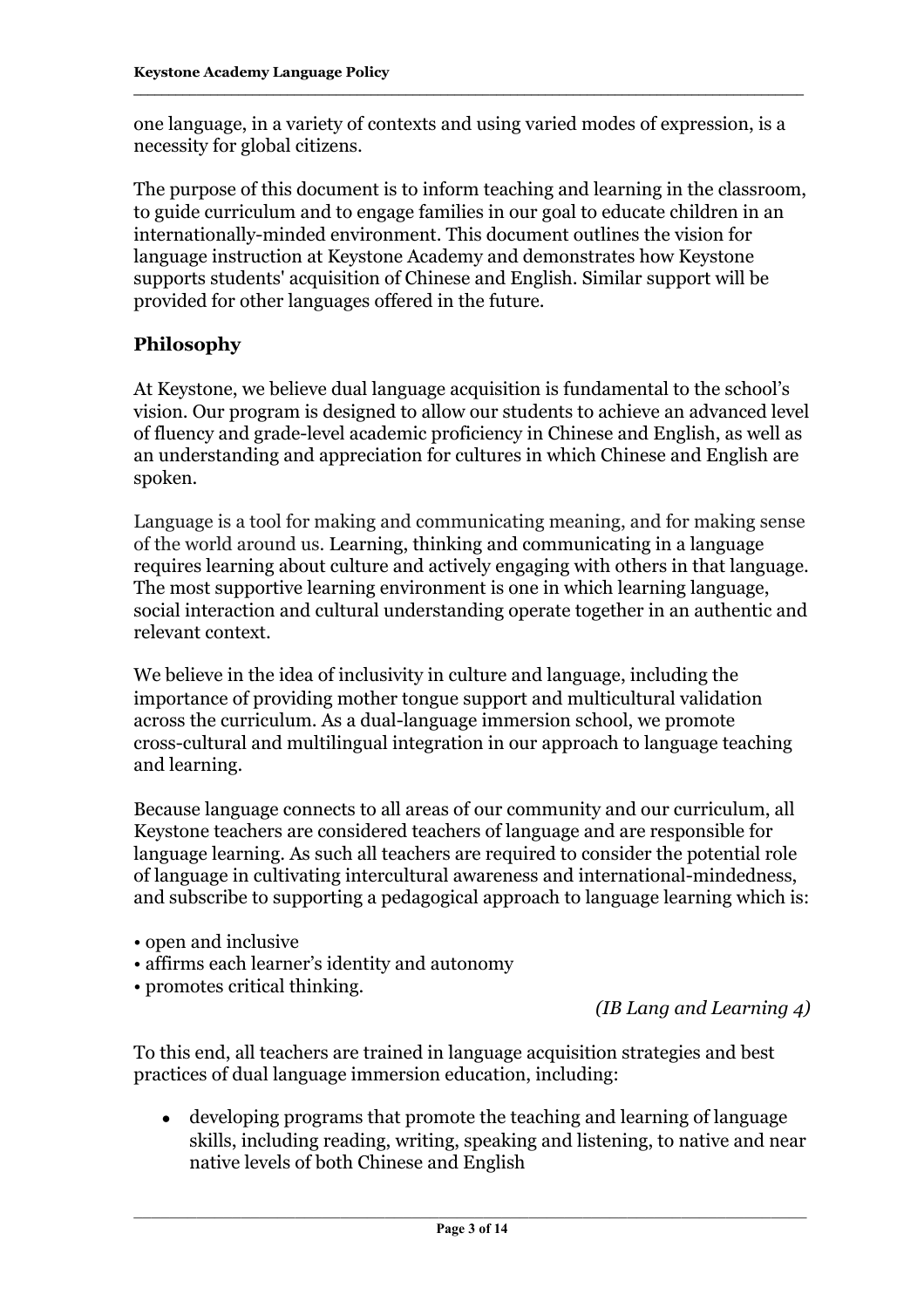- establishing and promoting elements of discovery and inquiry-based learning models
- promoting the interdisciplinary nature of language through collaboration across grade levels and content area
- intentionally integrating the teaching and learning of language into core curricular goals
- developing literacy skills that are integrated with media literacy
- providing learning opportunities for mother tongue support within the core curricular objectives
- embracing school standards and research-based practices of instruction in all classes
- providing meaningful co-curricular and experiential learning opportunities in Chinese and English.

## **Language Profile**

As a Chinese school, the majority of our students are native speakers of Putonghua. A small group of students are native speakers of English. Our goal is to have approximately one quarter of our students as native speakers of English in order to advance the goals of our linguistic and cultural immersion model.

The Heads of Department of Language and Literature and Language Acquisition work closely with the Admissions Department to build up and maintain the language profiles of all students, in the following ways:

- Meeting with parents during initial visits of the school
- Contact by email prior to the start
- Inviting parents to complete a home language survey
- Assessing (formally and informally) the new student within their first few weeks of schooling
- $\bullet$  On-going consultation with teachers
- Previous school reports
- Keeping centralised records of students' language profiles

#### **Student Placement**

The Heads of Department of Language and Literature and Language Acquisition work closely with the Admissions Department to place new students in language classes. Such placement takes into account:

- Assessment performance in the Measures of Academic Progress (MAP) assessment, which all new students are required to take
- Language profile information
- Internal assessment instruments as determined by the Language and Literature and Language Acquisition departments
- Previous school reports
- Additional discussion with parents and students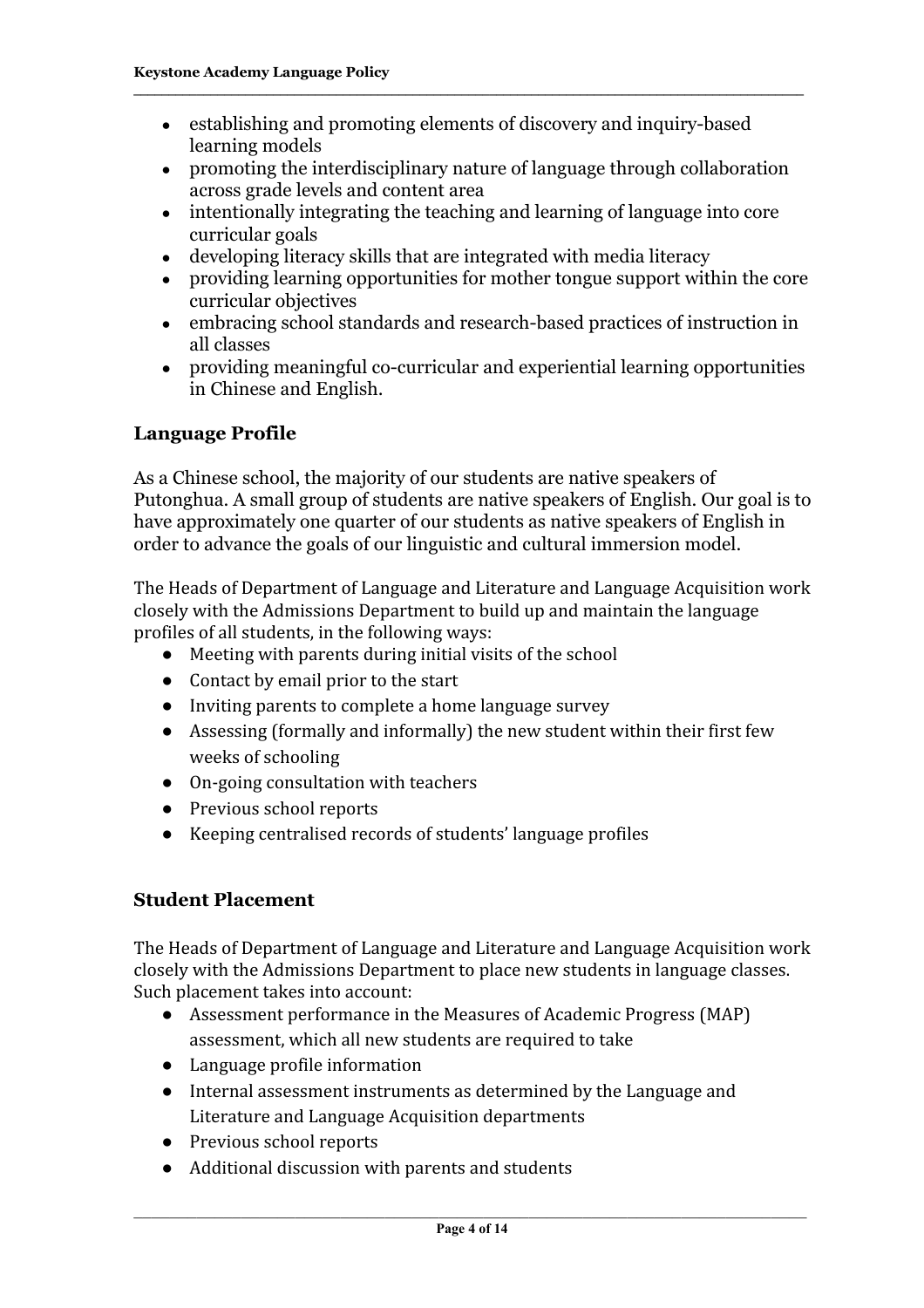## **Support for Mother Tongue Languages**

The International Baccalaureate program defines "mother tongue" as the language learned first, the language identified as 'native' speaker, the language known best and the language used most. When used in this document, the phrase includes all those meanings. Keystone Academy recognizes that a strong level of knowledge and understanding in the students' mother tongue and culture is vital to the students' development of an additional language. The majority of students at Keystone have Chinese or English as their mother tongue.

Most school communications such as newsletters, the School website, and other publications are provided in Chinese and English. Reports of student learning are communicated in the language of instruction. Many of the staff are bilingual and can assist parents with translation on occasion. Most parent meetings as well as staff meetings are conducted in both languages, and we seek native speakers of other languages in our community as needed to facilitate clear communication.

Academy libraries include materials to support continued use of Chinese and English as well as other mother tongues represented in the school community. In cases where a student's mother tongue is neither Chinese nor English, we help find resources to support the continued growth and development of their mother tongue.

## **Support for students not proficient in the language of instruction**

Chinese (Putonghua) and English are Keystone's languages of instruction. Language instruction is aligned with AERO (American Education Reaches Out), Chinese national and Keystone Academy standards and benchmarks. Other languages follow the World Language Standards.

Keystone Academy supports all students in language acquisition in the following ways:

- Reading and writing strategies across the curriculum
- Selecting and providing access to literature from a variety of cultural backgrounds from all over the world
- Providing multiple opportunities at all levels of instruction for students to write in a variety of genres
- Allowing students ample choice in their reading materials and encouraging reading for enjoyment
- Providing differentiated instruction for students of different language abilities, and students with special needs, including students with learning disabilities as well as students who are academically talented and gifted
- Assessing students formally and informally in the classroom using check-ins, writing prompts, reading comprehension checks and reading skills assessments, speeches and essays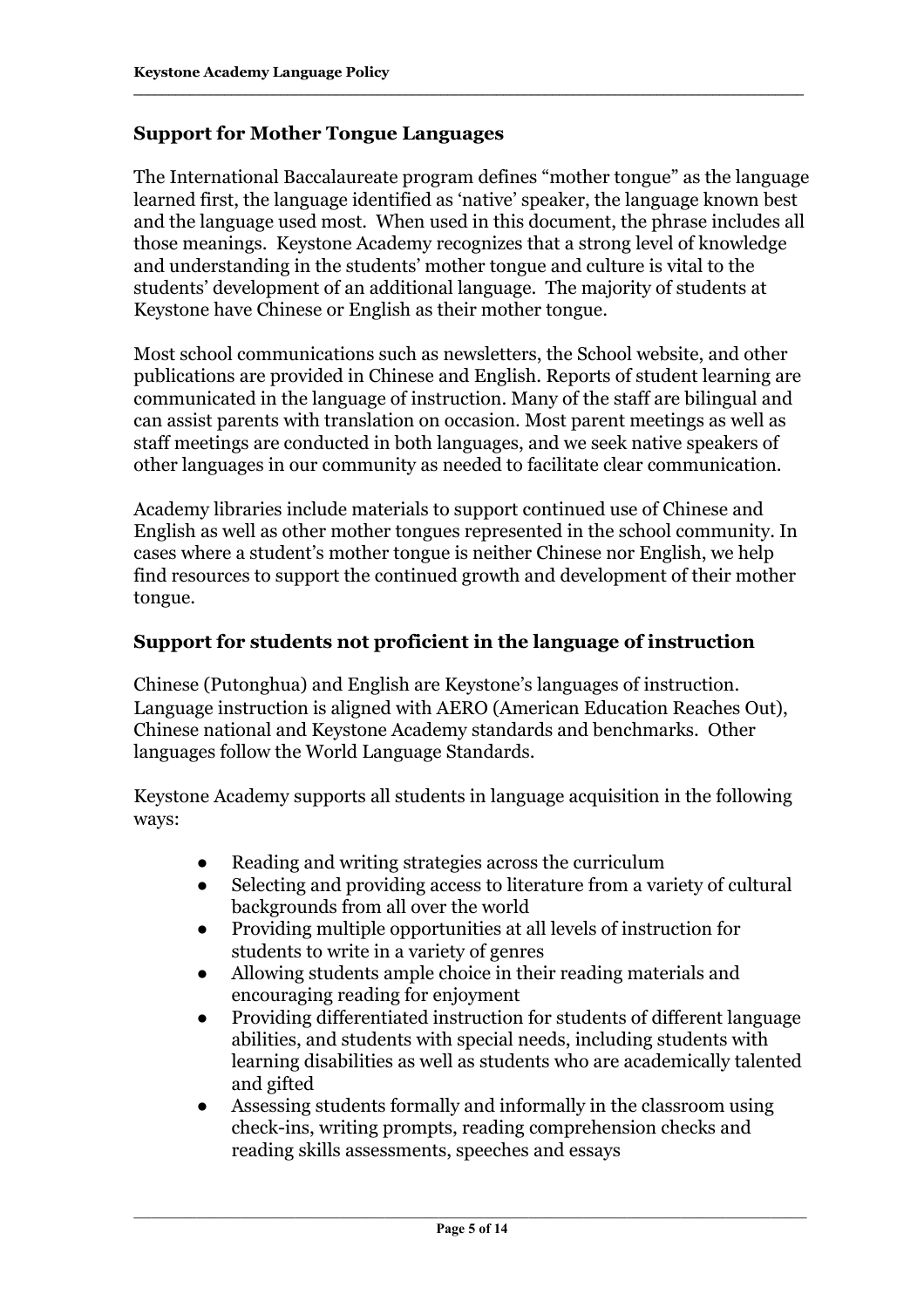● Participating in an annual international assessment in reading, writing and mathematics.

For students who are not yet proficient in the language of instruction, we use the following strategies to help them access their learning and develop their language skills:

- "Sheltered instruction" in all classes to facilitate acquisition of vocabulary and concepts. For example, providing visual cues, collaborative learning experiences and consistent assessment of prior knowledge
- Language support opportunities through elective classes and co-curricular programs
- Language assistance as needed in order to access all school support services such as gifted, special needs, ESL/CSL etc.
- Teacher aids
- Use of Learning Assistants and Language Support teachers

# *Other pedagogical approaches – cognitive academic language proficiency (CALP)*

Teachers at Keystone seek to use of the 'framework for the development of a cognitive academic language proficiency' in order to promote literacy and thinking skills in students in the target language. This approach addresses the four elements of "the language and learning cycle of good practice":

- Affirming identity
- Activating and building background knowledge
- Scaffolding learning
- Extending language

# *(IB Developing academic literacy 1)*

In this, teachers seek to:

- explicitly value and recognize students' skills and knowledge in all their languages as resources for exploring new ways of thinking and knowing (affirming identity)
- activate students' previous background knowledge, either in the target or a non-target language as indicated
- activate current CALP in the target language
- build up any background CALP to a stage that allows for the planned new learning to take place. (Activating and building up background knowledge)
- scaffold as needed to facilitate new comprehensible input, the processing of this, and comprehensible expression of new learning (scaffolding)
- facilitate independent demonstration and application of new CALP in novel and varied situations (Extending language proficiency)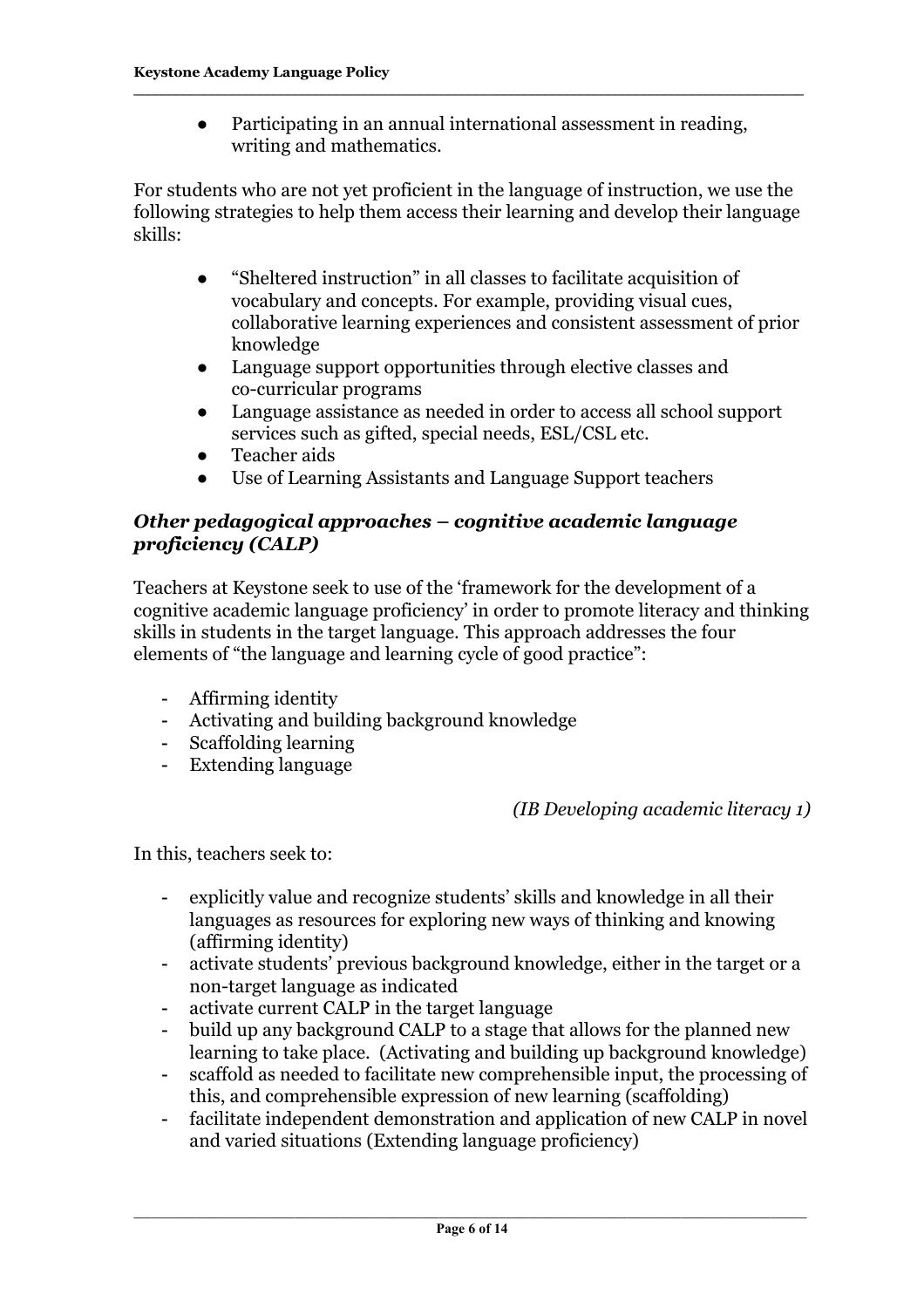#### *(IB Developing academic literacy 23)*

In using the framework, teachers will:

- plan activities that maximize learning of academic literacy
- differentiate activities for diverse learners
- check that all literacy skills are practised sufficiently
- collaborate with literacy specialists and other teachers.

*(IB DP Principles into practice 28)*

# **CoCurricular Opportunities in Language and Culture**

Keystone has a variety of opportunities that enrich experiences in Chinese and English with the aim of developing first and second language competencies. The Keystone Activities Program (KAP), school clubs, personal and community projects and experiential trips provide opportunities for increasing language development, social interaction, cultural awareness and international-mindedness.

# **Primary School Program: Foundation Year (FY) to Grade 5**

Language learning in the Primary School takes place in authentic contexts and is dynamic, challenging and relevant. Through the integrated IPC units and conceptual learning, students are encouraged to construct linguistic meaning using a range of strategies, make connections across content and make ongoing cultural discoveries. Through a literature-rich environment with numerous experiences in language learning the curriculum builds on students' prior knowledge and understanding.

| <b>Grades</b>       | <b>Language Emphasis</b> |         | Curriculum                            |
|---------------------|--------------------------|---------|---------------------------------------|
|                     | <b>Chinese</b>           | English | Literacy (US Series),                 |
| <b>FY</b> through 1 | 70%                      | 30%     | IPC, Chinese national<br>and Keystone |
| $ $ 2 through 5     | 50%                      | 50%     | developed                             |

#### **Language and Curriculum by Grade**

*Note: Percentages presented above are approximations.*

Language learning is continually supported by daily instruction in Chinese and English in all content areas. Keystone Academy will use Chinese and English Language Arts standards, an integrated reading series from the United States and the Chinese national curriculum.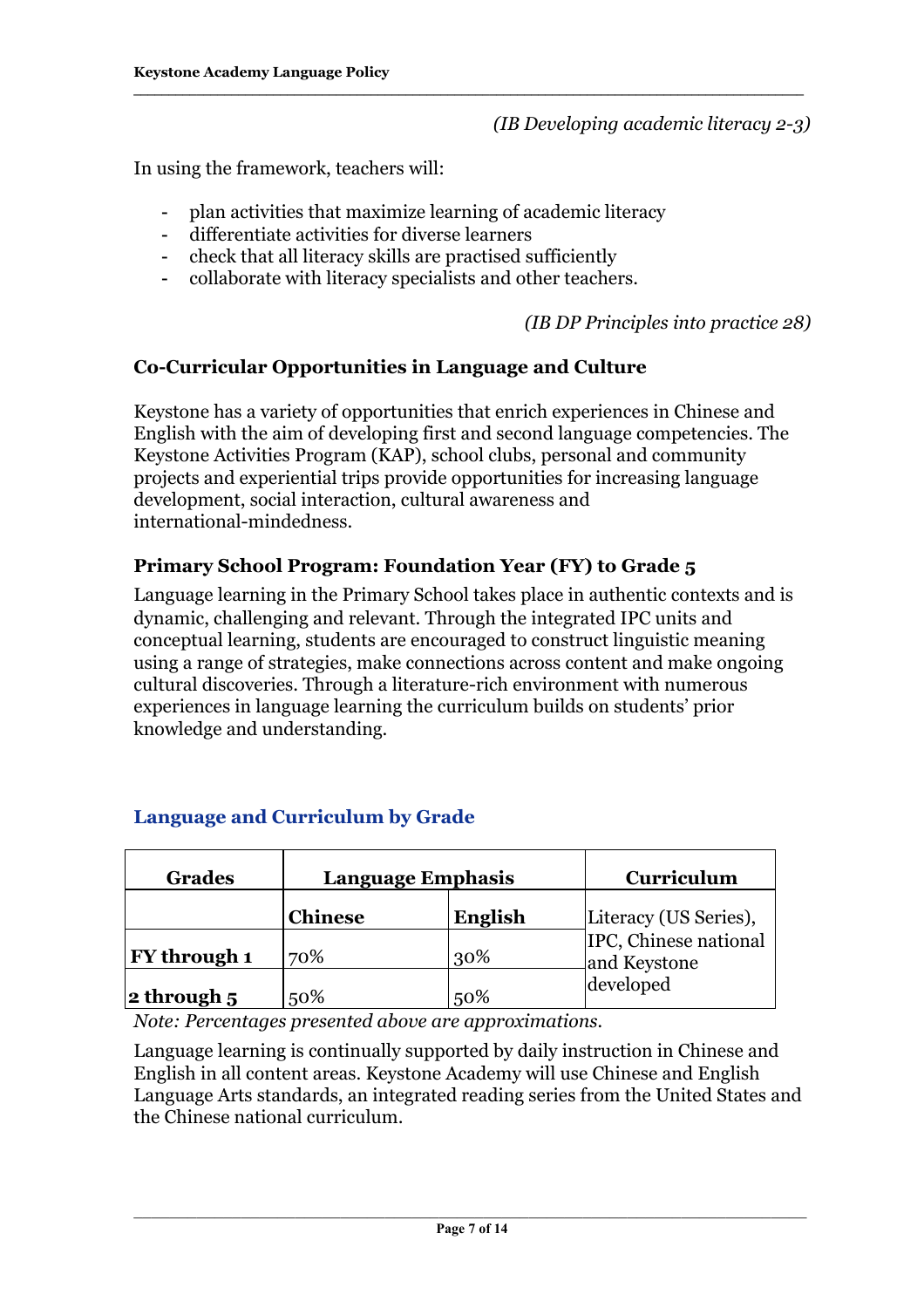Language instruction is tied to the International Primary Curriculum (IPC), with students learning vocabulary and academic concepts connected to their current integrated IPC unit.

Heads of Department support classroom teachers, helping them apply effective second language acquisition strategies and methods. This is especially important as teachers work with students who are English as Additional Language (EAL) learners, English Language Learners (ELLs) or Chinese Language Learners (CLLs). Methods include:

- assessing individual students through both standardized and informal language assessments in consultation with mainstream classroom teachers
- providing in-class support to students through co-teaching and collaborative planning of curricular content and instruction
- providing both push-in and pull-out support to ELLs/CLLs, according to individual needs, through one-on-one and small group inputs, in and out of the classroom
- promoting the integration of language into the curricular goals and objectives across the curriculum and grade levels
- offering professional development learning opportunities to teachers in language acquisition strategies.

# **Middle School Program (Grades 610 )**

The nature of a dual language immersion program is the use of both languages as a medium of instruction. As students enter the Middle School program, they will transition into a higher percentage of English instruction than they experienced in the Primary School. Through language, students are able to access knowledge and see it as an interrelated whole. We encourage students to make links within and across discipline areas. As students mature and gain a greater awareness of themselves and the world in which they live, their language development is supported through an increasingly sophisticated engagement and appreciation of world literature.

| <b>Grades</b>  | <b>Language Emphasis</b> |         | Curriculum                             |
|----------------|--------------------------|---------|----------------------------------------|
|                | <b>Chinese</b>           | English | Keystone                               |
| <b>6 to 10</b> | 30%                      | 70%     | developed based<br>on MYP<br>framework |

#### **Language and Curriculum by Grade**

*Note: Percentages presented above are approximations.*

Language teaching in the Middle School and in the later years at Keystone builds upon the competency and fluency of the primary immersion program with rich language experiences of reading, writing, speaking, listening, viewing and presenting through a range of media and information technologies. Clarity and accuracy of language as well as confidence of self-expression continue to be fostered through the program. Reflective practices are modeled and encouraged. In all discipline areas, communication is both an objective and part of assessment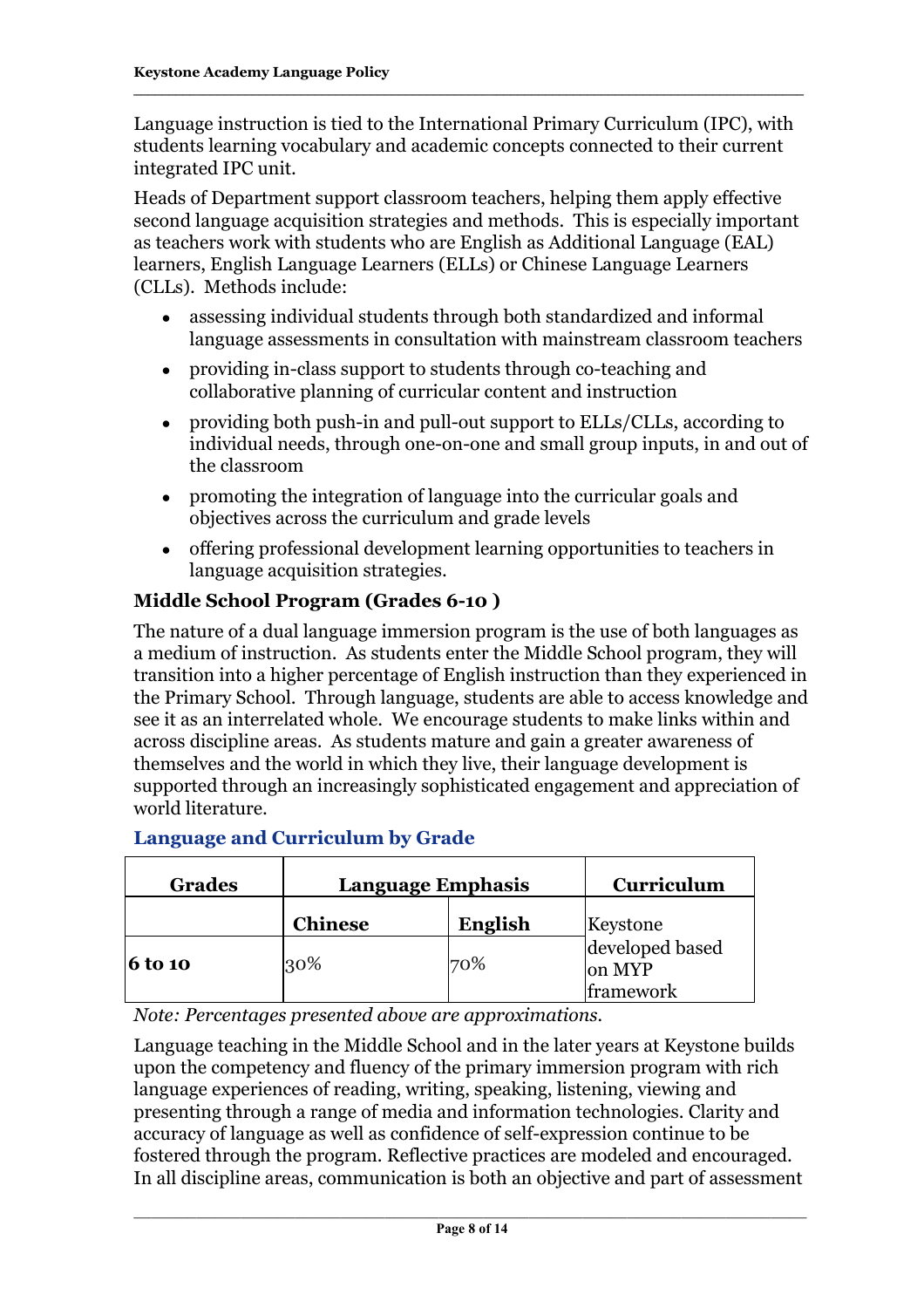criteria, and plays a significant role in facilitating understanding and student self-reflection.

The performance of students through the Language and Literature and Language Acquisition courses is regularly monitored to ensure that courses have appropriate rigor to develop students' language skills, and to ensure that individual learning styles and paces are factored into the program. This process of monitoring is also used in recommending further language courses at the conclusion of Middle School.

Students who enter the Middle School are placed in either Language and Literature or one of six phases of Language Acquisition courses. Language placement will be determined by student proficiency and performance observed through a battery of assessments. The middle school provides additional support (in and out of class) for students in phases 1-3. Student placements are reconsidered and adjusted as needed during the school year.

# **Home and School Partnership**

In support of students language acquisition, all Keystone Academy teachers, staff, parents and students will work to:

- Enable students to learn and use language confidently in a variety of contexts and become bilingual and biliterate in Chinese and English
- Increase students' ability in written and oral communication through intentional assessment
- Promote student understanding and enjoyment of literature
- Allow students to explore different perspectives through language
- Encourage students to have fun and express themselves through language.

# **Language courses offered in Middle School**

# *Language and Literature*

All students in Middle School must take two language courses, which will usually be in Language and Literature, and Language Acquisition, respectively.

The Language and Literature courses are for native or near-native proficiency in the language, and are typically taken by students for whom the language is their mother-tongue. As the overwhelming majority of students have Chinese Putonghua or English as their mother tongue languages, Chinese and English are the mainstream Language and Literature courses offered to students at Keystone Academy, and all of the students in the Middle Years take one or other of those courses.

Where students possess sufficient proficiency in both languages, they may adopt from the start the bilingual approach of taking two Language and Literature courses in two different languages, instead of one Language and Literature and one Language Acquisition course.

# *Language Acquisition*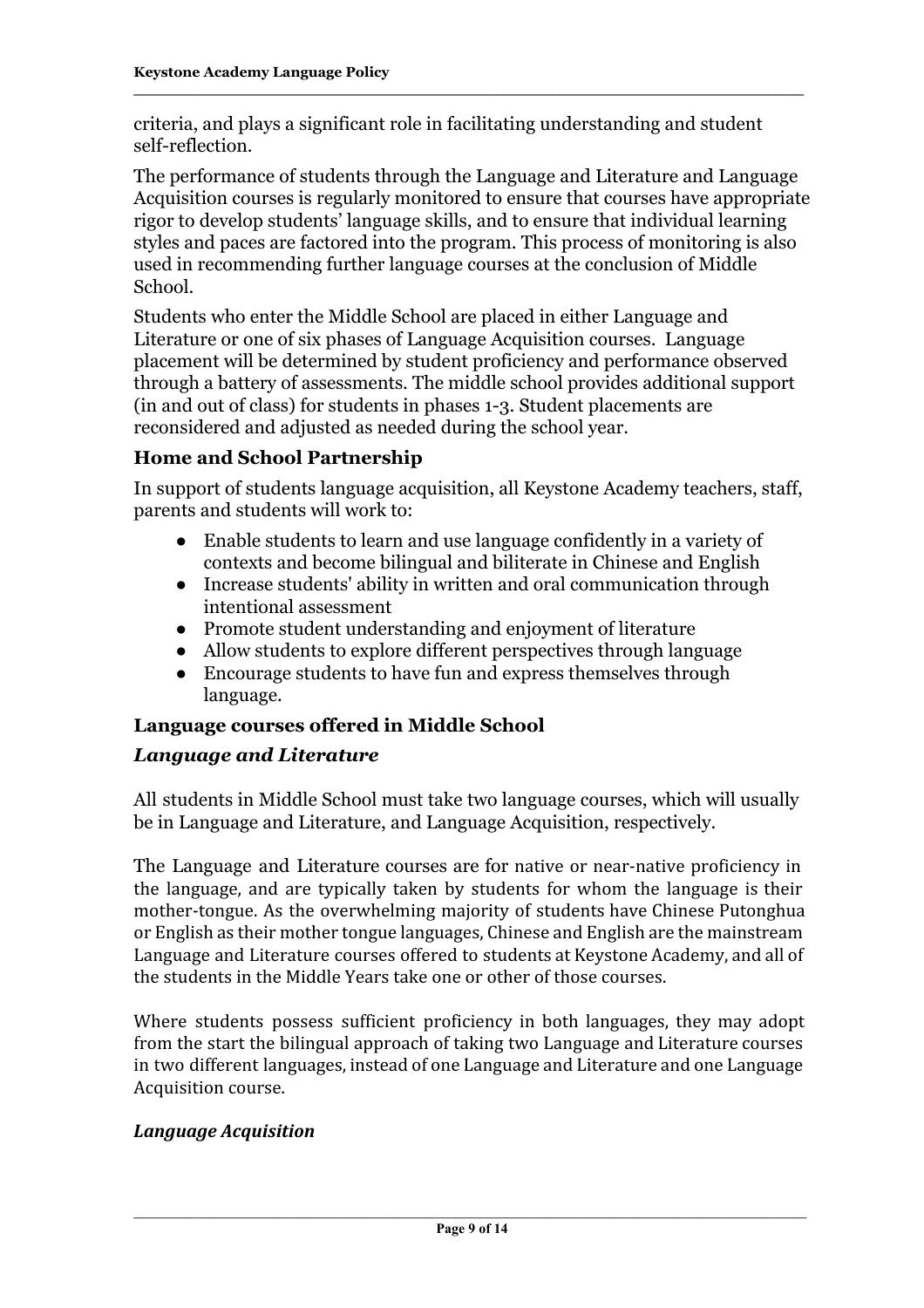Language Acquisition, as its name suggests, is aimed at students acquiring a language which is not their mother-tongue language, at increasing levels of proficiency, from a possible starting point of their having no prior knowledge of the language at all. Students then move through classes organized in 'Phases', which reflect different levels of proficiency in the language. There are six language acquisition phases, with Phase 1 being aimed at complete beginners, and Phases 5 and 6 representing levels of proficiency at which students may consider moving into a Language and Literature class for that language. Once they do so, however, it should be noted that initial levels of achievement, which would have been relatively high in the Language Acquisition class, are likely to be average in the Language and Literature class, where assessments are aimed at and based on much higher levels of language proficiency.

MYP Language Acquisition courses at Keystone are offered in English and Mandarin Chinese.

Scope exists throughout the Middle School years for students taking either English or Chinese as a Language Acquisition course to be assessed for readiness to transfer to the corresponding Language and Literature course, where progress and proficiency in the language indicate that any such students could be successful in the latter course, and that it would represent a more appropriate challenge at that stage. For such a transfer to be considered, students must reach Level 5 proficiency in the Language Acquisition course.

# **Diploma Program (Grades 11-12)**

Students at Keystone Academy will take most Diploma examinations in English, as one of the official languages of the International Baccalaureate (English, French, and Spanish) in which examinations are available. In view of this, and in consequence of the overall language immersion practices at the School, which see students gradually transitioning to an increasing use of English as the language of instruction over the Middle Years, English will largely be the language of instruction used in Diploma courses. This will accord with the fact that, as noted in the *Diploma Programme: From principles into practice* guide, 'Many DP students complete their Diploma in a language that is not their best language for academic work.' (27)

Some exceptions in the language of instruction may be made, as student interests may indicate, in Theory of Knowledge, for instance, where final written and presentation assessments may also be taken in Chinese. This may also form the language of instruction, whether momentarily or for a longer time, where it is felt that more effective learning may result, and that this approach will better address 'the language needs of their students who are studying DP subjects in a language other than the mother tongue' *(IB DP FPiP 27).*

| <b>Grades</b> | <b>Language Emphasis</b> |         | Curriculum                   |
|---------------|--------------------------|---------|------------------------------|
|               | <b>Chinese</b>           | English | <b>IB</b> Diploma<br>courses |

#### **Language and Curriculum by Grade**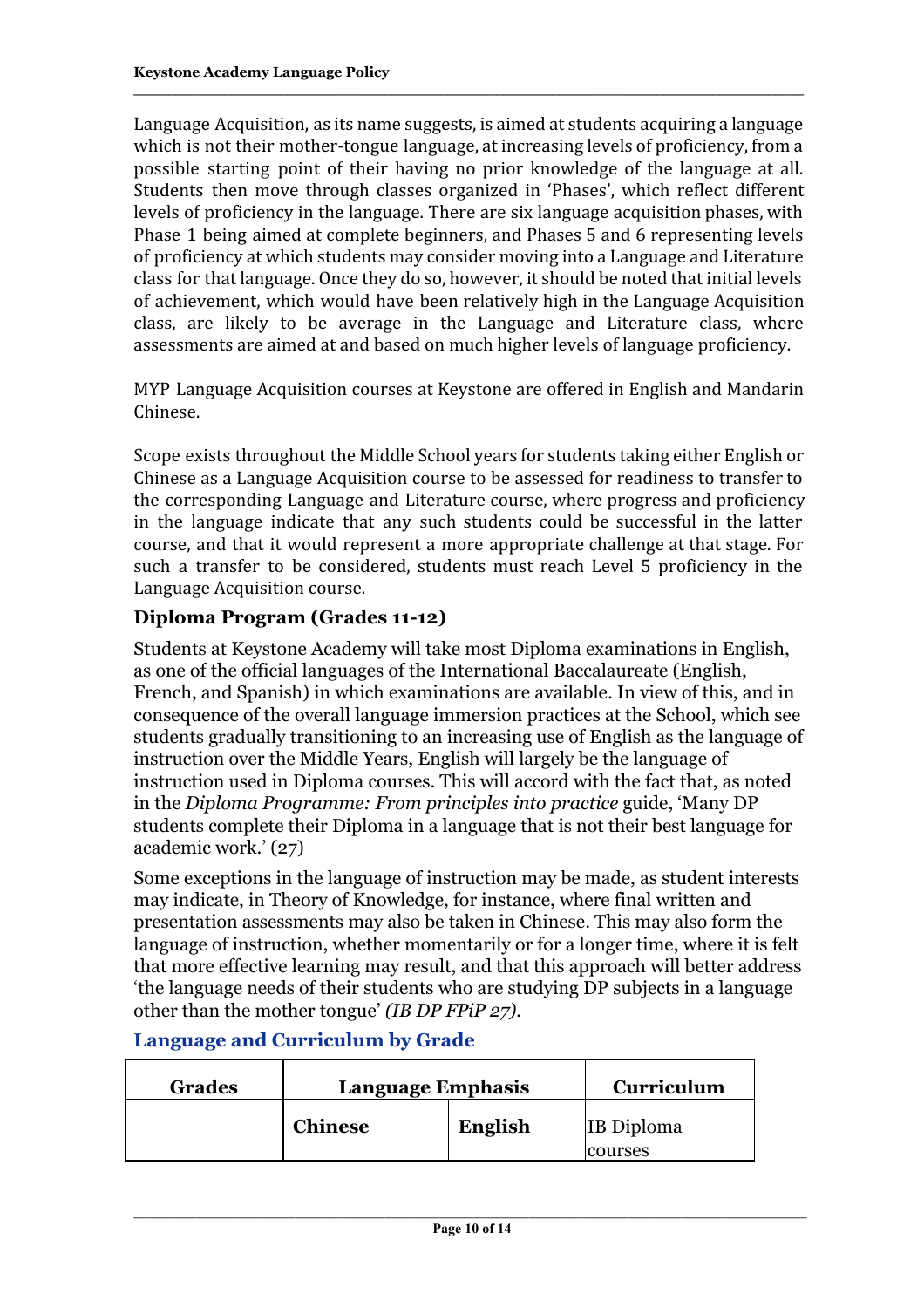| $20-30\%$ (largely<br>11 & 12<br>Group 1 language<br>courses, and | 70-80% |
|-------------------------------------------------------------------|--------|
|-------------------------------------------------------------------|--------|

*Note: Percentages presented above are approximations.*

Multiple opportunities will once more be available to students to continue building upon the competency and fluency of their previous language learning, though rich language experiences of reading, writing, speaking, listening, viewing and presenting through a range of media and information technologies, across all of their Diploma courses. Clarity and accuracy of language as well as confidence of self-expression will continue to be fostered through the program; while reflective practices form a substantial element in a number of areas of the IB Diploma, including Creativity, Activity and Service. Communication will be a prime focus in all discipline areas, not least due to the varied demands made in this regard by all Diploma assessments. Meanwhile students will again see their language development being supported through an increasingly sophisticated engagement and appreciation of world literature, as contained in the mandatory Group 1 Language A courses in the Diploma.

# *Group 1 courses: Language A: Literature / Language A: Language and Literature*

All students taking part in the Diploma Programme must take at least one course from Group 1, which includes Language A: Literature and Language A: Language and Literature courses designed primarily for mother tongue speakers. Keystone offers both courses for both Mandarin Chinese, and English.

As Chinese mother tongue speakers, most students at Keystone Academy will take either Chinese A: Literature, or Chinese A: Language and Literature.

Students who have English as their mother tongue will choose from English A: Literature, or English A: Language and Literature, both of which are also offered in the school.

Students with sufficient proficiency in both languages may take both a Chinese and an English Language A course, which would bestow eligibility for a Bilingual Diploma. In such cases the second course is taken in place of a Group 2 Language Acquisition course.

Where students may have a different mother tongue language, the possibility of embarking on a self-taught Language A: Literature course in the language can be explored. The feasibility and advisability of this will take into account the availability of a particular language for this, the suitability of Literature as the only option for the self-taught pathway, the status of the self-taught Group 1 Language A: Literature pathway only as a Standard Level course, and consideration of prognoses for success in other possible alternative Group 1 courses.

# *Group 2 courses: Language Acquisition*

Unless students take two Group 1 Language A courses, all students must take a Language Acquisition course, at Higher Level or Standard Level for languages they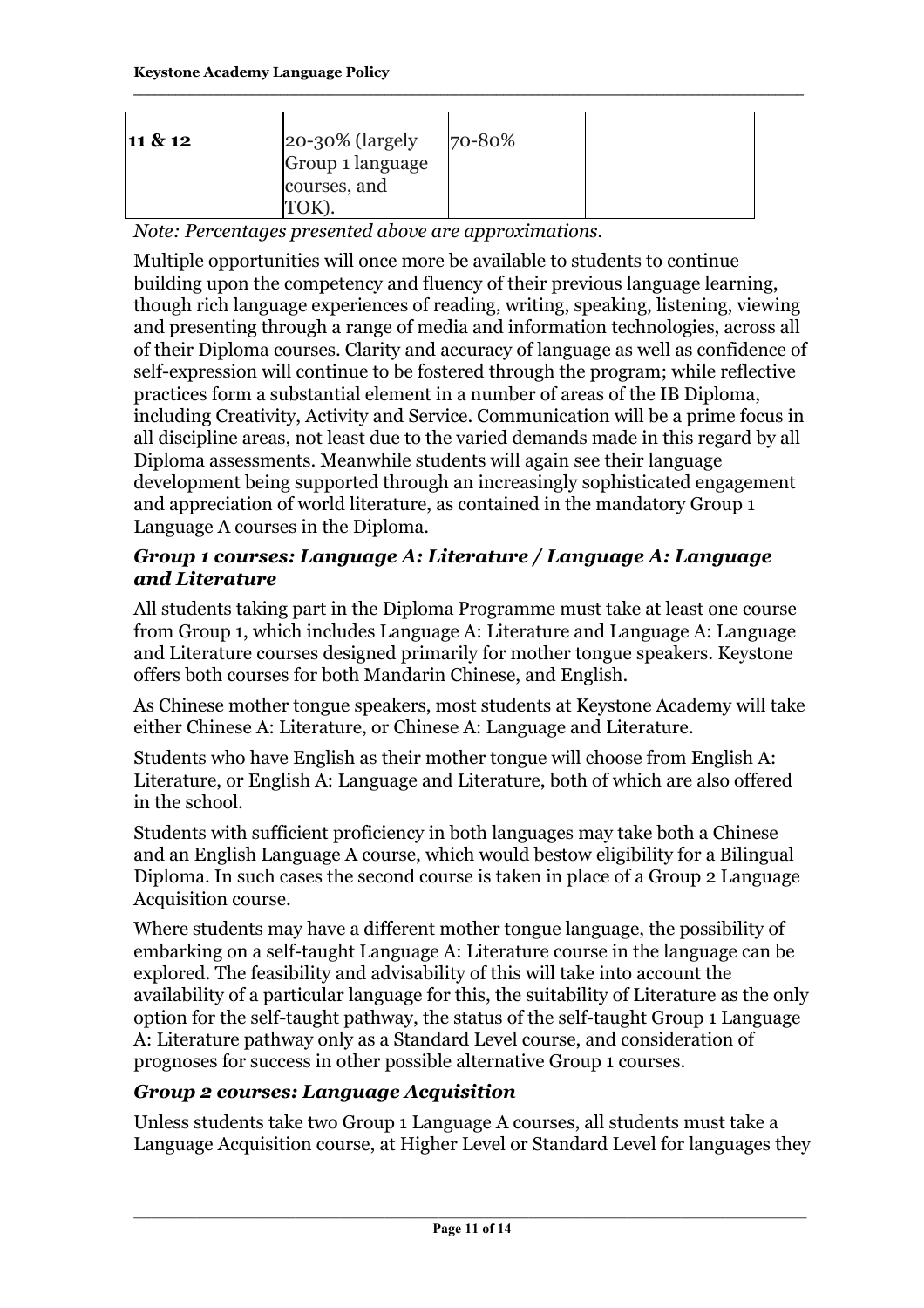have studied previously, or at *ab initio* level where they are beginning the language for the first time.

Keystone Academy offers Language Acquisition courses as follows:

- English  $B H$ igher Level
- $\bullet$  English B Standard Level
- Mandarin Chinese B Higher Level
- Mandarin Chinese B Standard Level
- Mandarin Chinese *ab initio* (Standard Level only) for students entering Keystone for the first time in Grade 11 with no previous experience of the language.
- Spanish *ab initio* (Standard Level only). Studied online through Pamoja.
- French *ab initio* (Standard Level only). Studied online through Pamoja.

The suggested pathways into DP language courses from where students end their MYP language acquisition studies are as follows:

|         | <b>MYP</b>                                                                                                                        | DP                                                                               |
|---------|-----------------------------------------------------------------------------------------------------------------------------------|----------------------------------------------------------------------------------|
| Phase 1 | Or where the student has not<br>studied the language in MYP and<br>is starting it new in DP.                                      | ab initio                                                                        |
| Phase 2 |                                                                                                                                   | <i>ab initio</i> (in rare cases)                                                 |
|         |                                                                                                                                   | Language B SL                                                                    |
| Phase 3 |                                                                                                                                   | Language B SL / HL                                                               |
| Phase 4 |                                                                                                                                   | Language B SL / HL                                                               |
| Phase 5 | It is recommended the student<br>has at least one semester in MYP<br>language and literature before<br>starting these DP courses. | Language A: Literature SL<br>Language A: language and<br>literature SL           |
| Phase 6 | It is recommended the student<br>has at least one semester in MYP<br>language and literature before<br>starting these DP courses. | Language A: Literature SL / HL<br>Language A: language and<br>literature SL / HL |

# *Group 3 to group 6 subjects*

The language of instruction will mainly be English, which will not be the first language of many of the students. Emphasis will thus be placed by both students and teachers on developing Cognitive Academic Language Proficiency (CALP), and promoting familiarity with subject specific language and technical terminology.

Students will also be allowed, where needed, and in accordance with IB guidelines, make use of a translating dictionary for various purposes.

# *Extended Essay*

Students will be made aware that 'Extended essays in a group 1 or group 2 language subject must be written in the chosen language', allowing for extended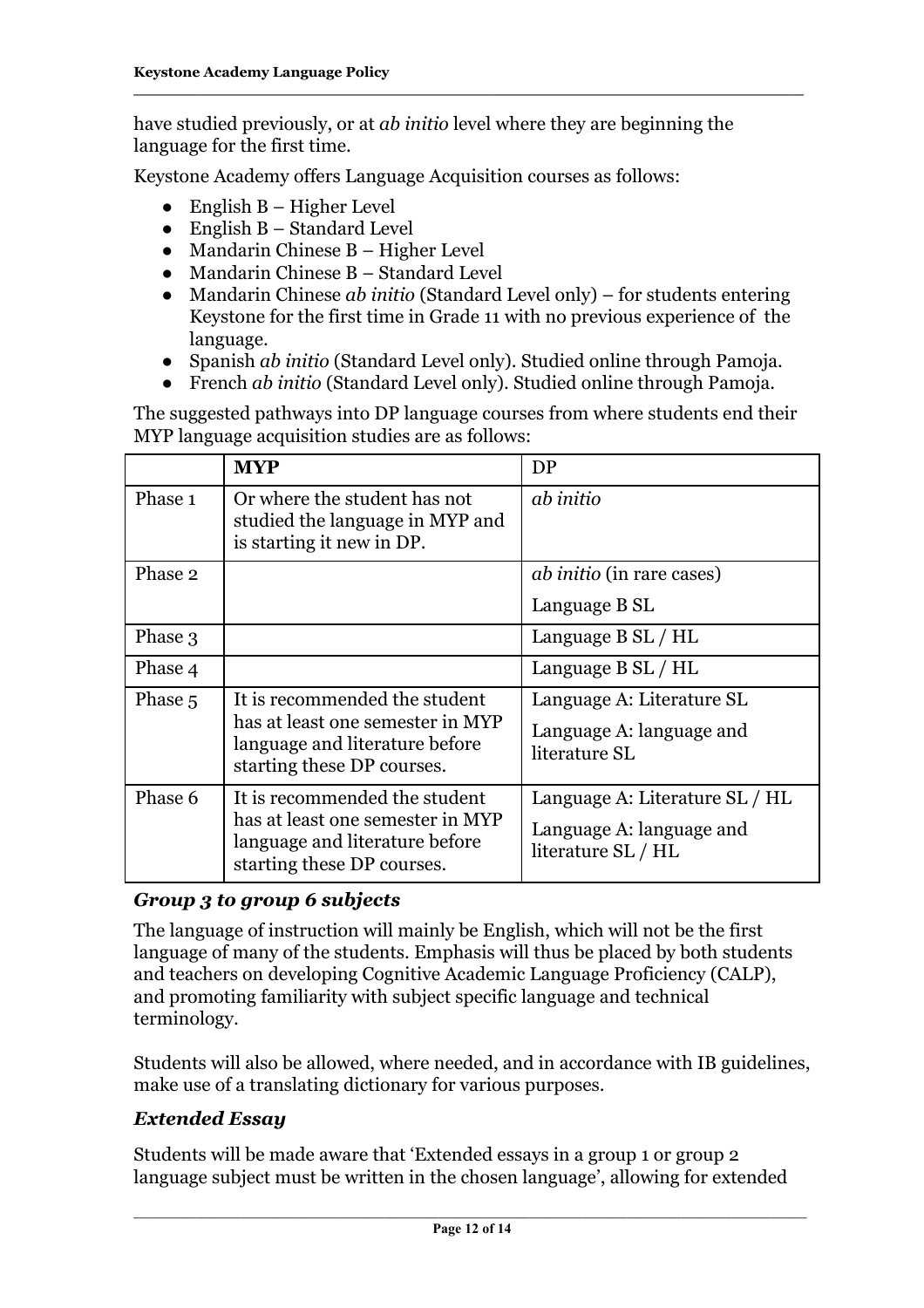essays in group 1 and 2 subjects to be written in Chinese if wished, in addition to the official languages of the IB, which include English.

# *Theory of Knowledge*

Students will be made aware that Chinese is one of the response languages available to theory of knowledge candidates; along with the requirement that both the presentation and essay must be completed in the target response language. Keystone's hiring, planning, and professional development practices will be designed to take into account the language needs of students in TOK.

Given the demographic makeup of our student body, ToK will be offered in Chinese for the first couple of years.

# **Communicating the Language Policy**

Keystone Academy makes this Language Policy available to all stakeholders in the following ways:

- ensuring it is translated into both English and Chinese
- posting versions in both languages on the school website
- ensuring all staff have an opportunity to provide input as part of the process of annual review
- using it as a tool in new staff induction
- making copies available to parents upon request
- discussing its contents with parents at information sessions, coffee mornings
- discussing its contents as relevant with students in assemblies etc

# **Ongoing Review of the Language Policy**

Keystone Academy's Curriculum Committee formally reviews this policy on a regular basis — to adapt current practices and the needs of our learning community. A report from the committee will be given to the School Leadership Team (SLT) annually.

This policy is available to all participants in the Keystone Learning Community, and the school leadership welcomes comments and recommendations.

# *Works cited*

International Baccalaureate Organization. *Developing academic literacy in IB programmes*. Cardiff: International Baccalaureate Organization (UK) Ltd, 2014. Print.

International Baccalaureate Organization. *Diploma Programme: Principles into practice.* Cardiff: International Baccalaureate Organization (UK) Ltd, 2015. Print.

International Baccalaureate Organization. *DP Language A: Literature guide.* Cardiff: International Baccalaureate Organization (UK) Ltd, 2011. Print.